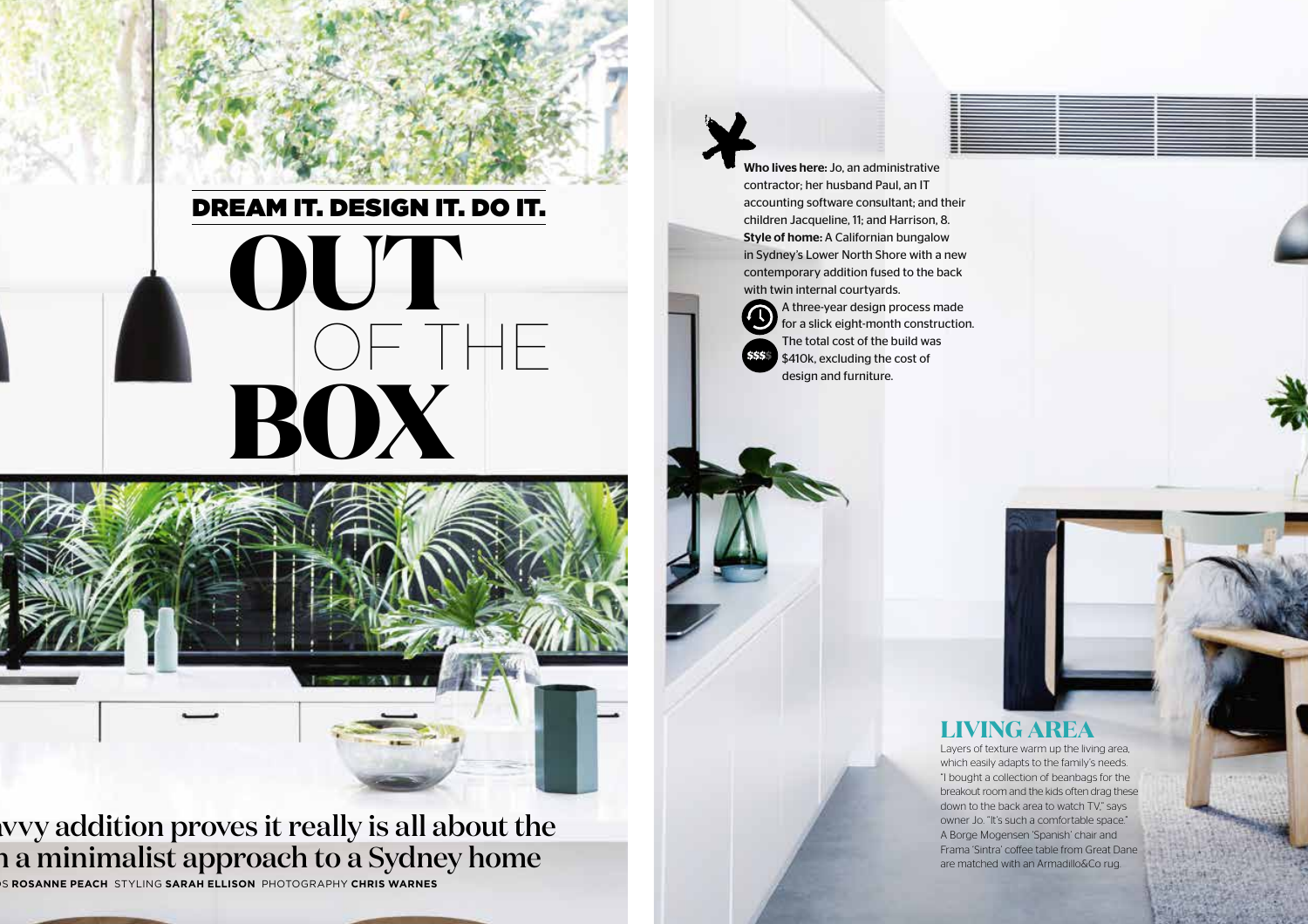mint Artek 'Chair 69' dining chairs from Anibou. "I spent every weekend during the build hunting for this table," says Jo. "It was worth it!" Integrated 'Faktum' joinery from IKEA runs behind the table to cater for all the glassware, dinnerware and more.

The 'HB' table from Koskela is paired with the from Koskela is paired with the following the second with the s

**tep inside the** simple structure that has transformed Jo<br>and Paul's home, and you'll discover a maze of geometry<br>that brings the green scape into the heart of this building.<br>The property's secluded leafy backyard initiall before auction. The Californian bungalow's facade held charm, of course, but the backyard held promise. Some 18 years and two kids later, Jo and Paul were ready to see that promise fulfilled. "We always had visions of extending back but weren't sure how," says Jo. "It was important to get it right; we knew we needed an architect to achieve that."

With narrow side boundaries and an even tighter budget, the project presented as a puzzle. Eva-Marie Prineas of Architect Prineas, one of four architects the couple met with, came up with a simple solution: preserve the old and fuse with a new shed-like structure at the rear, spliced with glazing to celebrate the lush garden that has made the home special for so long.

Two internal courtyards create a bright transition from old to new, where triangulated ceiling planes carve up the open-plan space. Views of the garden and treetops beyond punctuate the angles. "Because everything is triangulated, it's lovely to look up and say, 'oh, there's another triangle'," says Jo. "It's been very cleverly done."

# **DREAM IT.**

Having nested in their home for nearly 20 years, Jo and Paul had two firm objectives for their update: light and space. "It was very dark. You'd have to have the lights on really early," says Jo.

Actual floor space was also in short supply. The couple wanted an ensuite for themselves and an area just for the kids. An extra study was further down the list, but it's had a wonderful knock-on efect. "The original front study is now able to house our piano," says Jo. "Previously the piano always sat in our garage, so it's great to bring it inside. Paul loves to go in there and tinkle away."

## **THE MOODBOARD**

*Jo & Paul's wishlist* he much light ense of space."<br><sub>/</sub> main goal gathering place.

*before*

It feels very rich with our presence."

PENDANT LIGHTS (DINING AREA & KITCHEN), THE LIGHT SITE, LIGHTSITE.COM.AU. STOOLS, BLACK MANGO, BLACKMANGO. SURFACE IN SNOW, \$500/SQM (INCLUDING INSTALLATION), CAESARSTONE, CAESARSTONE.COM.AU. MONDOLUCE WALL THE LIGHT SITE. LIGHTSITE COM AU STOOL S.BLACK MANGO, BLACKMAN<br>OSITE CLADDING, POA, SCYON, SCYON.COM AU. ENGINEERED QUARTZ<br>STALLATION), CAESARSTONE, CAESARSTONE.COM AU. MONDOLUCE WALL<br>AU. COM.AU. MOODBOARD: 'AXON' CEMENT COMPOSITE CLADDING, POA, SCYON, SCYON.COM.AU. ENGINEERED QUARTZ LIGHT, \$95, STUDIO ITALIA, STUDIOITALIA.COM.AU.

**WE'RE LOVING…**Eva-Marie desig the windows an sliding doors an were custom  $m$ in black anodise aluminium by V (awsaustralia.co

> $\mathbf K$ "The island bench kept getting longer and of th "It's l area fooc from plan behi

beau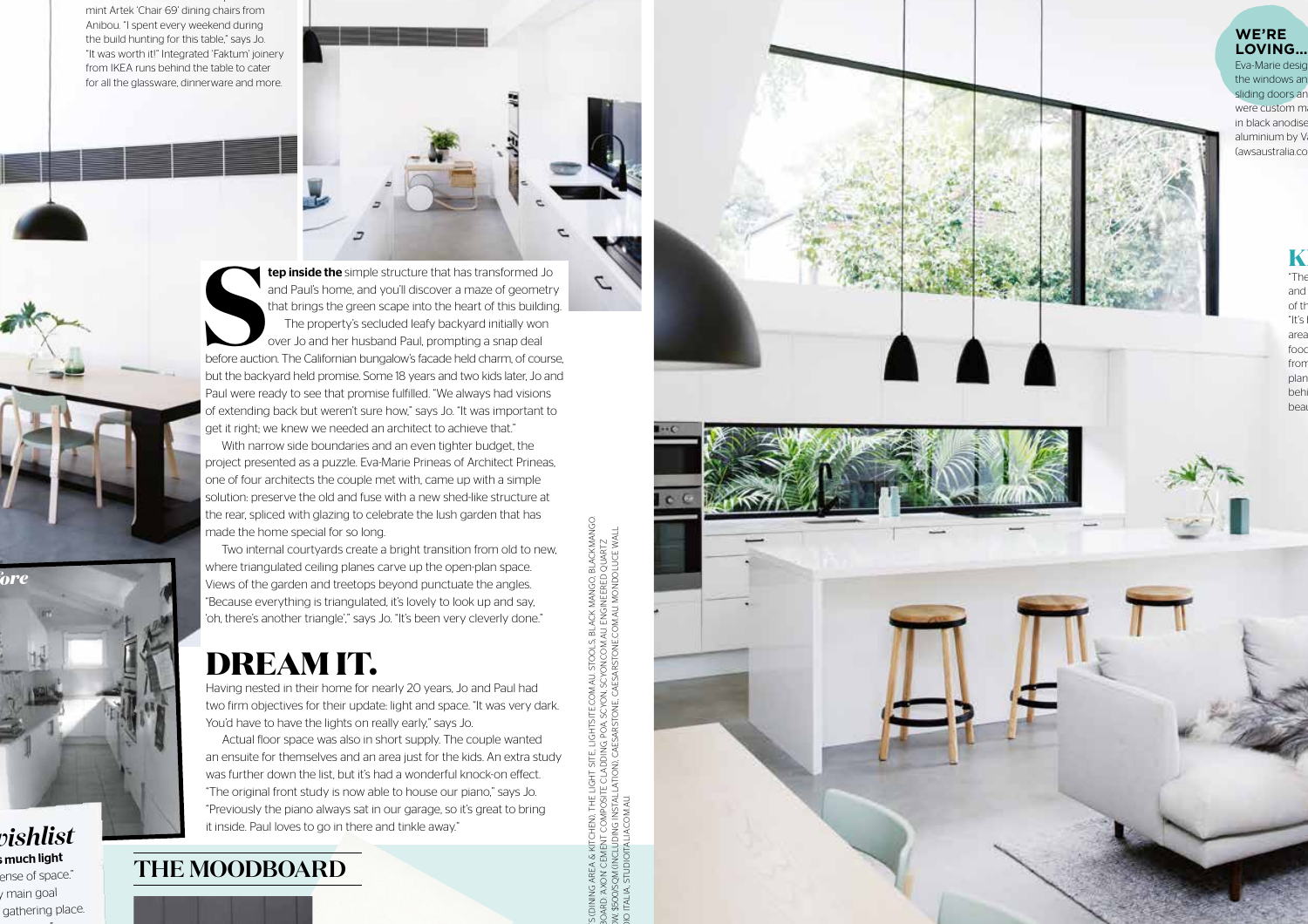

YOU HAVE TO WORK A LOT HARDER ON A TIGHT BUDGET, BUT THE CHALLENGE CAN CREATE INCREDIBLE OPPORTUNITIES!

EVA-MARIE PRINEAS, ARCHITECT



#### **STUDY**

Paul's new study is positioned as a link between the bungalow and the new addition. A snug spot, it's visually expanded by windows up high and built-in storage.



**BEDROOM**

Paul with the  $\epsilon$ 

Con mas

that

## **DESIGN IT.**

"The thing I love about this project the most is the simplicity in the architectural ideas and how that afforded everything else to happen in that tight budget," says architect Eva-Marie.

**ENSUITE**

An internal courtyard bathes the ensuite in morning sunlight. The toilet and shower have been tucked neatly behind the basin area, creating two action zones for multi-use while preserving privacy. Twin Rogerseller basins hang on a wall made up of tiles from Better Tiles.

The simple shed-like addition is indeed a cost-saver, combining ensuite, study and kitchen and living spaces into one basic footprint. The bungalow was returned to its original footprint and the living room converted into a master bedroom. A glass link creates a deliberate separation between the two.

With origami-like precision, Eva-Marie manipulated the ceiling plane in the living space to plan the interior layout – think ceiling plan, rather than floorplan. It's a move that turns the structure from 'shed-like' into home. "Even though it's open-plan, it still feels like you're in separate zones because of what's going on above and the diferent views you're getting from the position of those oversized dormer windows," says Eva-Marie. ARTHENTIFIC ANTIFICATE AND CONTRIGUON DRIVEN OF THE UNITED AND CONTROL TOWER CONTROLL INTO A CONTROLL INTO A CONTROLL INTO A CONTROLL INTO A CONTROLL INTO A CONTROLL INTO A CONTROLL INTO A CONTROLL INTO A CONTROLL INTO A C

Fit-out stage was just as thoroughly considered. There was no budget for custom-built joinery so the addition was designed to fit standard flat-pack joinery from IKEA. Seamlessly integrated into recesses in the architecture, it's a dress-up that's impossible to pick. Custom benches perfect the trick.

# **DO IT.**

Following a two-year design proces commitments, Jo and Paul gave Eva project moved quickly to build stag council for approval. "We went through complied with all the setbacks and

Finding the builder was a simple a project we did down the road. The builder, Aaron Whyte of Element Co way that project had turned out," say understanding of their budget and money, and Aaron came on board w

With the build in good hands, Jo pieces for the new living zone, inclu Koskela and a Jardan 'Nook' sofa. The Monochromatic base palettes palettes palettes palettes and a disguises the flat-pack IKEA 'Faktun' integration. Jo's favourite shade - gr is most striking as living colour fran

"The dormer windows were suc